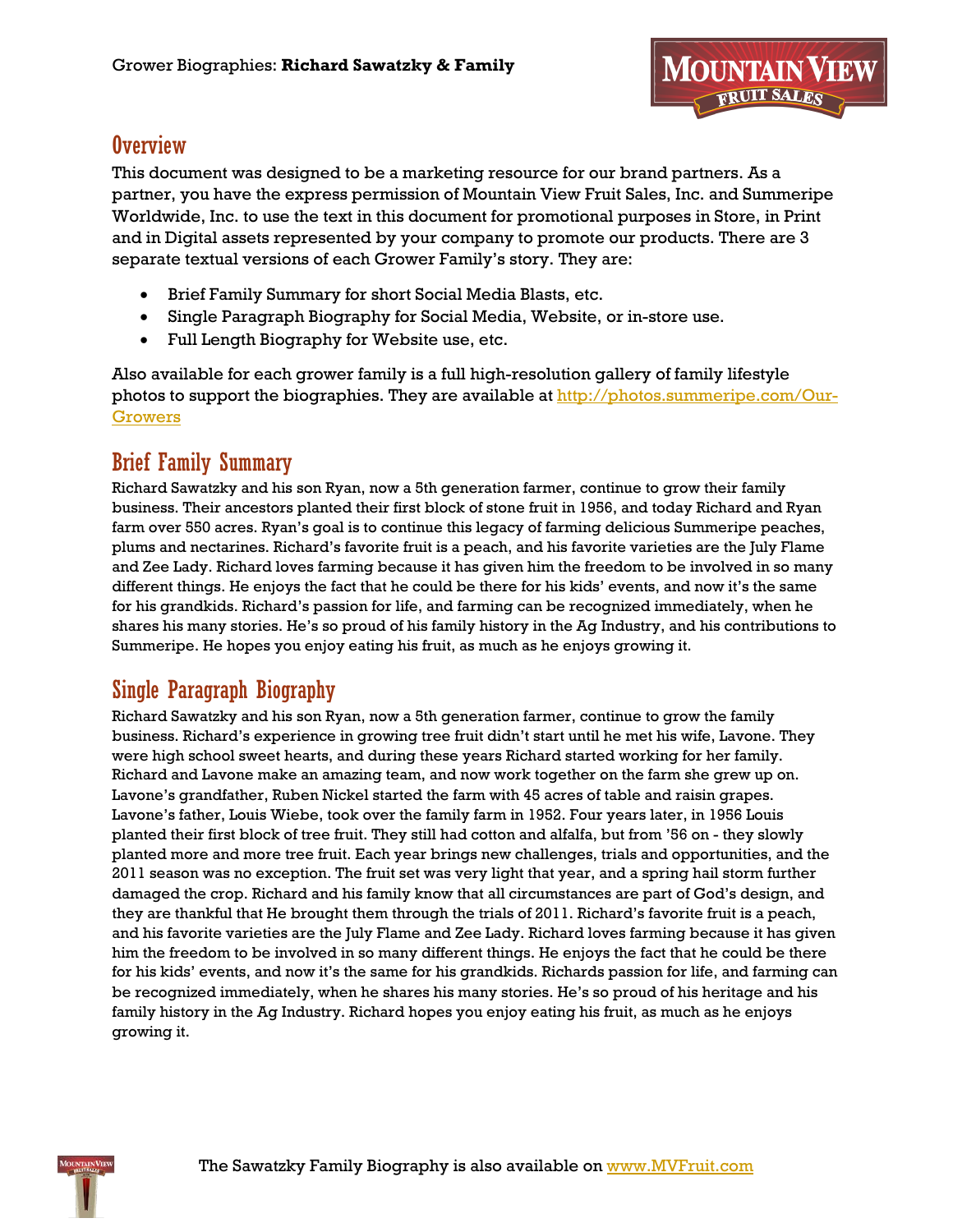

## Full Length Biography

In the Life of Grower Richard Sawatzky

The Sawatzky family has a history and a heritage that is rare these days. Grower/packer Richard Sawatzky was actually born in Canada due to some crazy circumstances. Richard's father fought for the German's World War II. The Americans captured him one week before the end of the War. He was put in a prison camp in Belgium it was there that he received a letter from his mother stating that he needed to come home because she was working with an organization called MCC to immigrate to Canada. Richard's father and another prisoner devised an escape plan and began hoarding chocolates and cigarettes as bargaining tools for their escape. While imprisoned they were forced to work in the coal mines. The prisoners and the civilians wore different work attire to distinguish between the two. The hardhat was one of the distinguishing elements. Richard's father and the other prisoner got civilian hardhat and used them to escape! They had civilian hardhats, chocolates, cigarettes, and now freedom! They walked in the forest for three days and met a farmer that agreed to help them by giving them civilian clothes. After some negotiations, the farmer agreed that he wouldn't turn them in. Using their chocolates and cigarettes Richards dad finally made it home. They immigrated to Canada where Richard's father was working for a farmer that grew beats. Eventually Richards's dad married a girl that he had met in Germany in a refugee camp. They had all their kids in Canada, (this including Richard) and then moved to the United States. They owned 10 acres and farmed grapes and raised chickens.

Now, Richard never had experience in tree fruit until he met his wife, Lavone. They were high school sweet hearts, and during these years Richard started working for her family. This is where the Wiebe Farms comes from; it's her maiden name. Richard and Lavone make an amazing team and now work together on the farm she grew up on. Lavone's grandfather, Ruben Nickel started the farm with 45 acres growing table and raisin grapes. Lavone's father, Louis Wiebe, took over the family farm in 1952 due to some unforeseen circumstances. Lavone's father had discussed with Ruben the plans for the summer. The very next morning, the first day of Peach harvest, Lavone's grandfather was found in his truck. He had passed away. Lavone's father took over the farm at this point. He was 23 years old. Four years later, in 1956 Louis planted their first block of tree fruit. They still had cotton and alfalfa, but from '56 on they slowly planted more and more tree fruit.

When Lavone was growing up, she spent lots of time working on the farm. Until she was in Junior High, her family packed all their tree fruit in the field. Field packing was very common at this time, but it was a lot of work. Lavone did field pack one summer, and soon after her family built a packinghouse. Because they were field packing in the early years, her dad was able to drive to LA every night to sell some of their fruit. It was a very tiring way of doing things, but it helped make ends meet.

Richard can remember driving forklift in the Wiebe' packinghouse and waiting for Lavone to bring him a candy bar before he took the culls out at the end of the day. Both Richard and Lavone have been so involved with the family farm that is so encouraging to see them still loving what they do, and succeeding. The year of 2010 was a very difficult one. The fruit set was very poor and there was some hail in the spring that damaged the crop. In 2011, the Sawatzky's became to sole owners of the family business; they had been partners with Lavone's brother. This transition brought new trials and opportunities. They know that all these circumstances were part of God's design and they were thankful that He brought them through the trials of those two seasons.